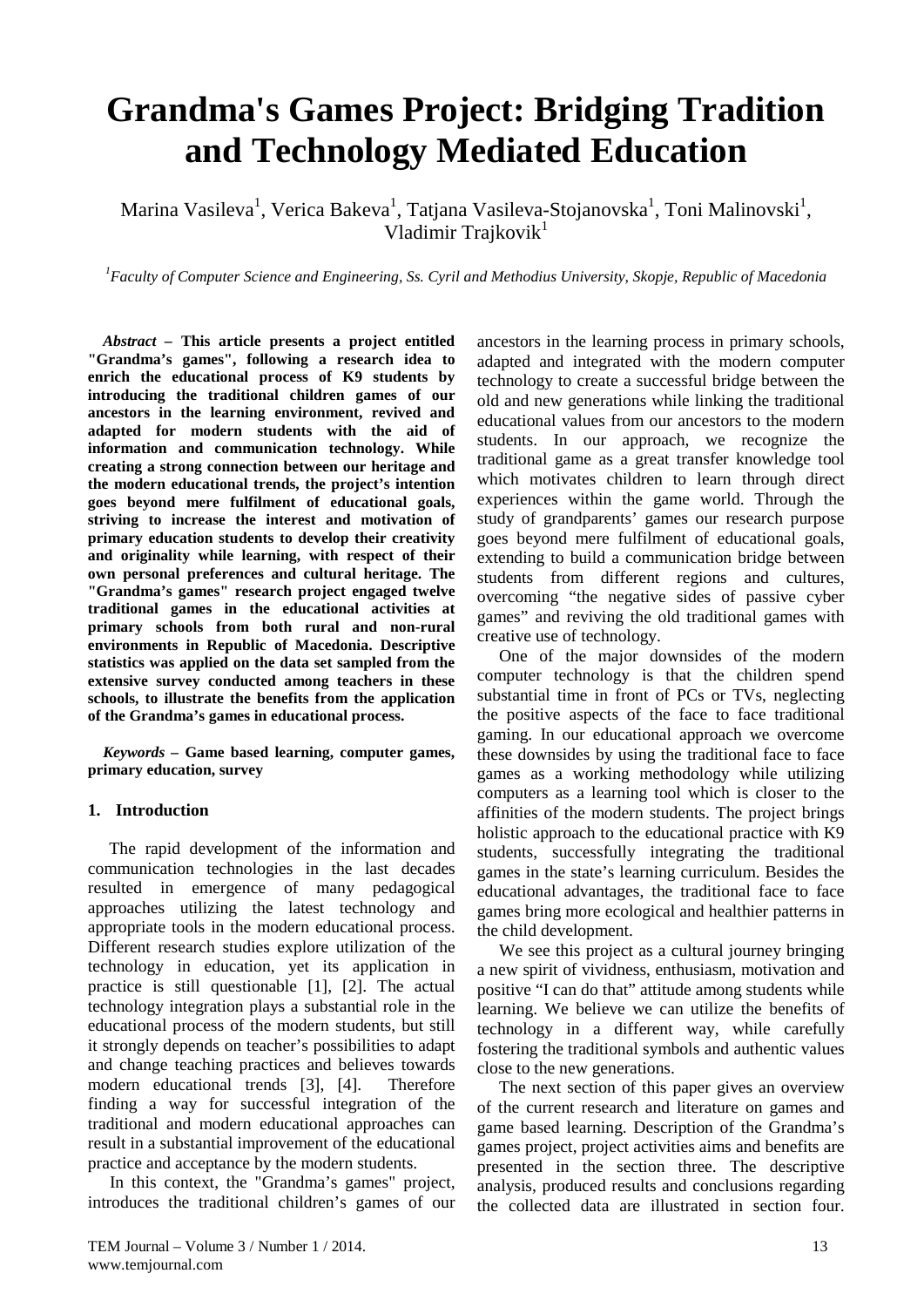Impact on education, social aspects and impact on teachers and broader educational community are given in section five and section six respectively, and the last section concludes the paper.

# **2. Related work**

The most common meaning of the word "game" is a fun activity involving one or more participants [5], [6]. Although the games are primarily played for fun [7], [8], they can engage educational and inspiring elements for the participants and address some of the challenges that educational systems face [9], [10]. The games had an exquisite role in the human history while preserving and transferring the traditional and cultural values, valuable knowledge and customs for many generations of different ethnic groups throughout the years.

The Piaget theory [11], [12], for the game and the intellectual development claims that the two key factors for intellectual development of a child are the game and the processing of information. This theory recognizes imitation as learning method and memorizing strategy, and drama as an assimilation strategy.

Game Based Learning (GBL) [13] emerged as a branch of educational games dealing with applications that enhance the learning process. The educational games are designed to balance between the educational quality of the learning subject and the game, regarding the ability of the gamer to apply and retain the adopted knowledge in the real world. The games often contain elements of fantasy engaging the gamers to learn through stories [14], [15]. Educational video games can be a motivating force and foster development processes in the child consciousness. The success of the strategic games is due to the active involvement and interaction of the gamer, crucial for gaining experience.

Authors Maya and Paul Pivec concluded that the proper design of a game based learning scenario, besides presenting funny activity to the gamer, should engage action and consequence as a method to achieve learning through reflection [16], [17]. A game used for learning should involve the gamers in a motivating environment, providing fun in the educational activities [18], [19].

The effects of the games on cognitive development have been investigated in [13]. The research is focused on the positive and negative effects of the video games for Nintendo and PlayStation, playing roles, simulation in developing strategies, mosaic in education, etc. The educational aspect of the games comes into focus when development of important skills as strategic thinking, creativity and cooperation is concerned [20], [21], [22].

Taxonomy of the theories, methods, qualitative and quantitative analysis of the games used for educational purposes is given in [23]. The research gives a meta-analysis resulting from comparative analysis of 89 educational games, concluding that the GBL has great potential to enhance the learning and motivational qualities of the students. But the real challenges of learning through game emerge when the content and the skills adopted through the game should be reused outside the gaming context and environment [24].

The novelty of our approach is that specific games are selected, which children, their parents or grandparents played without the use of technology, enhanced through proper implementation of modern computer technology and adopted accordingly in the every-day learning process. Following this approach primary schools can more effectively achieve the curriculum objectives, while improving child mental and physical development through promotion of healthier patterns for children's physical and emotional development. Furthermore this novel approach increases the motivation and enthusiasm for learning, promotes multicultural communication and tolerance and creates innovative teaching/ learning practices.

# **3. The Grandma's games project**

Twelve traditional "Grandma's games" were included in this project, aiming to achieve a set of learning goals among K9 students at primary schools from both rural and non-rural regions across the country, as well as different ethnic and religious background. The project activities were coordinated with the state's primary education curriculum, applying interactive playing/gaming methods, adopting knowledge outside the classroom walls, organizing various workshops, and using the computer technology as an auxiliary tool to the learning activities. A special manual was developed instructing the teachers how to coordinate project activities with the regular lectures from the predetermined curriculum. This manual contained the necessary lesson plans and games' instructions applicable for all ages of K9 students, thus unifying the learning process among different schools.

Since the project researched the advantages in different type of classes including math, history, sociology, languages and art, a specific traditional game was selected and utilized in each class according to the context and learning objectives. Students were also involved in the research of the old and forgotten outdoor games, wrote about them with the help of their grandparents, prepared a video demonstrating how each game is played and shared it with the fellow students from another school.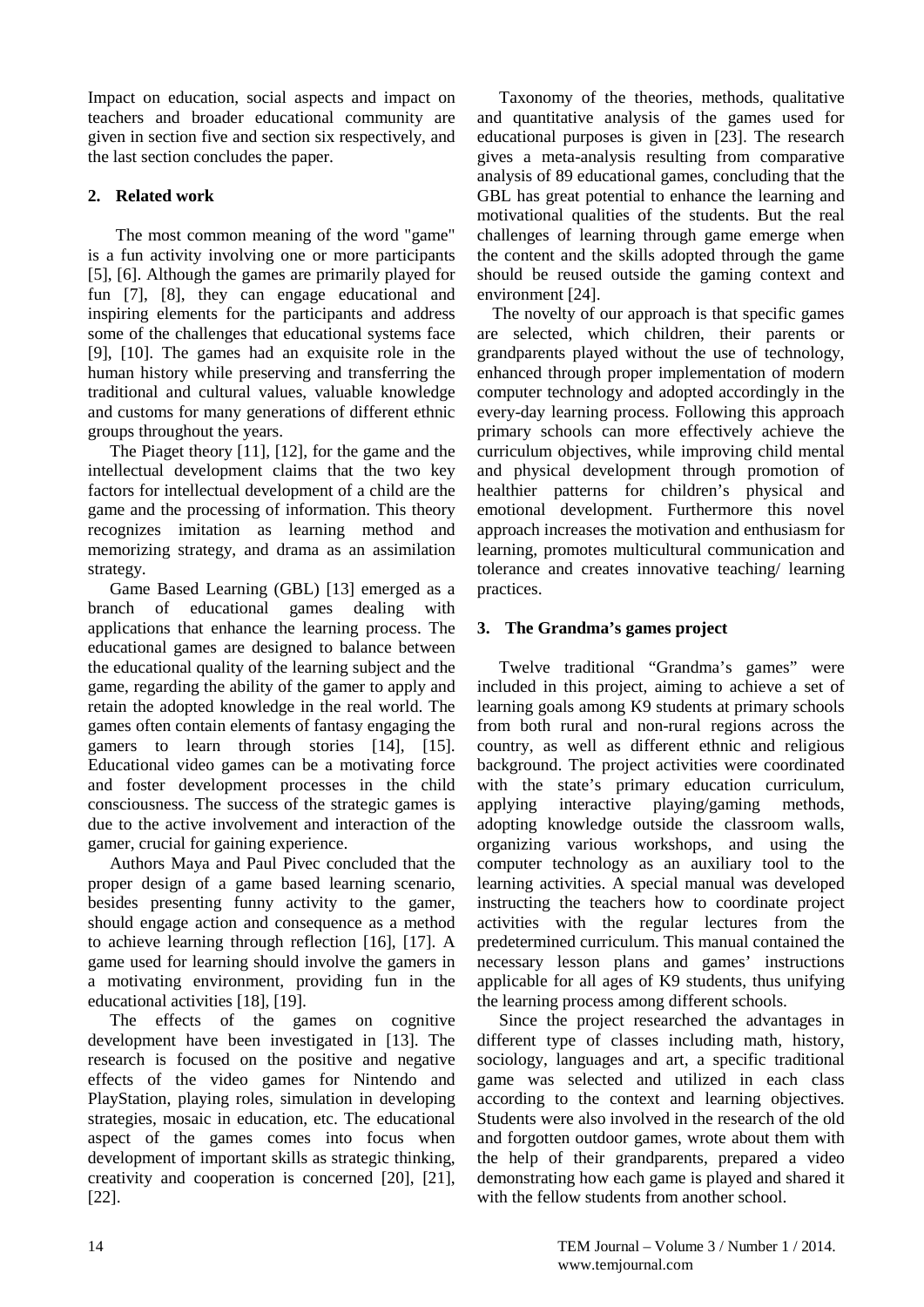Therefore this project created a multicultural bridge among students and teachers, promoting preservation of cultural heritage and traditional values.

Through the games the students were gradually introduced into different situations, helping to develop their critical thinking by:

- considering how they can influence their classmates to prefer face to face outdoor activities instead of spending their time in front of IT devices and social networks;
- recognizing the advantages for learning while playing the traditional games and establishing a logical links between the each game and the required objectives;
- Interpreting the findings, perform selfevaluation and develop the ability to ask critical questions and lead productive discussion.

A short summary of each game, its application in the class, skills developed while playing and the technology used are given in the Table 1.

During the class activities, different methods have been implemented to achieve planned learning objectives: the webquest method, brainstorming, general discussion, role playing, use of community resources (while organizing a school visit for the grandparents and participation in different community events), mind walk, learn from each

other (while performing videoconference between schools from different regions), PRES method (Point, Reason, Example, Summarize), working in groups, etc. These activities helped students to develop communication skills, learned about artistic expression and get familiar with different traditions regarding multi-ethnic variety of the participants in the games. Some of the classroom activities included videoconferencing sessions using MSN messenger and Skype as a technology tool thus bridging the distance between rural and non-rural regions. During the language classes, students were able to develop different linguistics skills (phonetic, morphological, syntactic, lexical and spelling) while playing the proper grandma's game. They used modern technology to record, make video from the sessions and photo albums on their computers. During the art classes, students developed their sense of forms in open space and used technology to develop their drawing skills. Mathematical concepts were taught according to the cognitive skills and abilities of the students, while solving specific problems via different games thus enhancing the process of logical thinking, ability to analyse, synthesize abstractions and generalization in a pleasant and stimulating learning environment.

This project introduced new ways of learning, which focused on "learning by doing" [9] while all participants were inspired by the motto "Let's play games, let's be friends, let's learn together!"

| Game       | Short description                                                                                                                                                      | Application       | <b>Skills</b>                                                                  | Technology<br>used                                 |
|------------|------------------------------------------------------------------------------------------------------------------------------------------------------------------------|-------------------|--------------------------------------------------------------------------------|----------------------------------------------------|
| Zavor      | Player throws a stone in a distance as<br>close as possible to a predefined line.                                                                                      | Math              | length measurement,<br>position of parallel lines,<br>metric conversion        | Electronic<br>version on<br>xBox with MS<br>Kinect |
| Steel      | Player hits the 'steel' (short wooden<br>stick) with a longer wooden stick and<br>blows it in the air. The players from the<br>opposite team try to catch the 'steel'. | Math              | linear measures                                                                | Electronic<br>version on<br>xBox with MS<br>Kinect |
| Lady       | Ordering pebbles on a predefined<br>schema trying to create checkers.                                                                                                  | Math              | collinear and non-collinear<br>points, geometric shapes,<br>types of triangles | MS Paint, MS<br>PowerPoint,<br><b>MS</b> Publisher |
| Match-box  | Hitting a matchbox marked with scores<br>on each side. The player with highest<br>summary of scores wins the game.                                                     | Math              | arithmetic operations                                                          | MS Excel, MS<br>Publisher                          |
| Hop-scotch | A geometric shape divided in fields<br>marked with number is drawn on the<br>playground. Players jump from one field<br>to another on one foot.                        | Art.<br>Languages | expression and creation,<br>media culture, role play,<br>drama                 | MS Movie<br>Maker, MS<br>Publisher                 |

*Table 1. Description of the games used in Grandma's games project*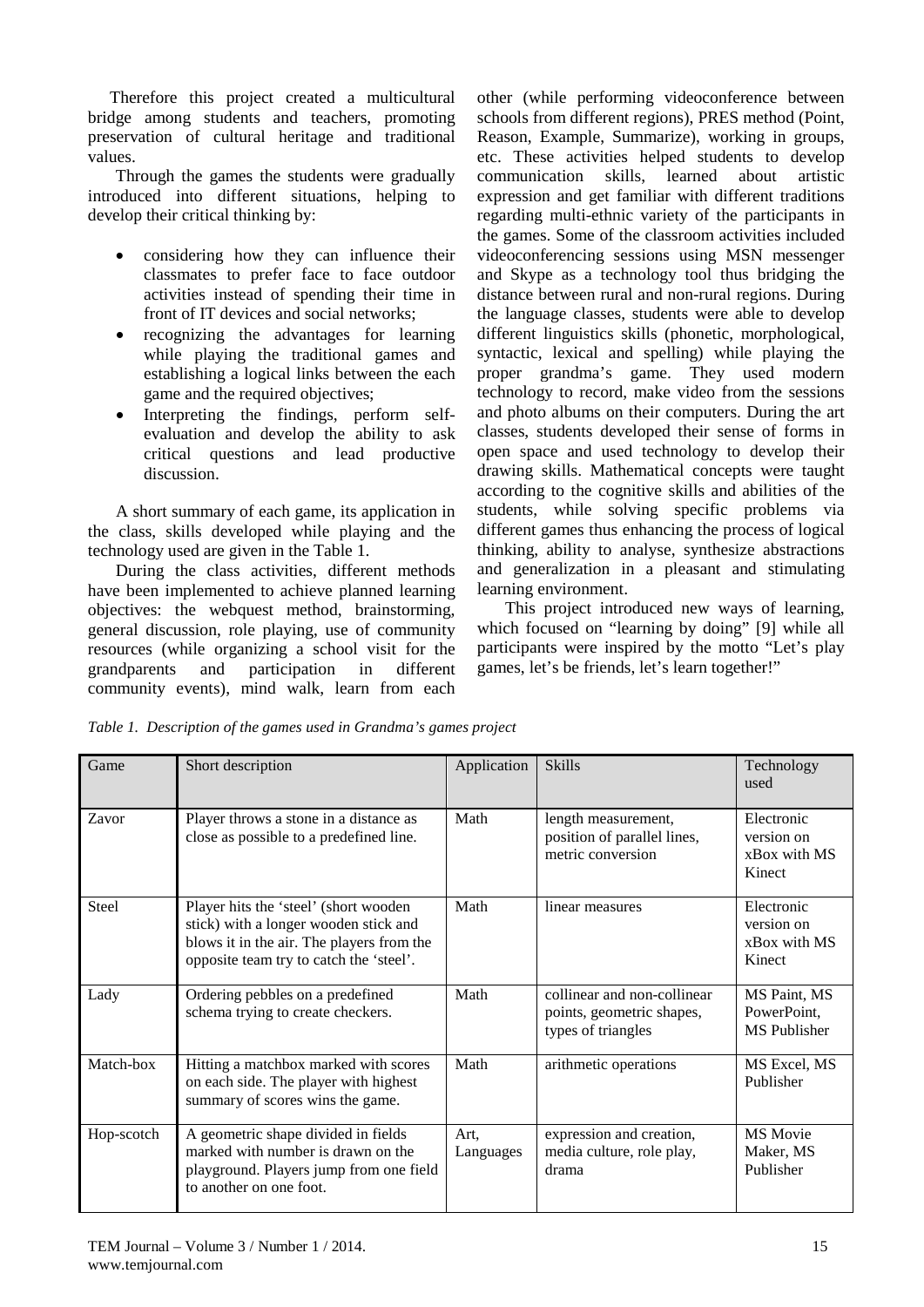| Five stones      | Five pebbles are thrown upwards<br>according to the game rules. The player<br>tries to catch the stones until some falls<br>down.                                  | Art,<br>Languages     | verbal and written<br>communication                                        | <b>MSN</b><br>messenger,<br>Skype MS<br>Publisher |
|------------------|--------------------------------------------------------------------------------------------------------------------------------------------------------------------|-----------------------|----------------------------------------------------------------------------|---------------------------------------------------|
| <b>String</b>    | A long string is twisted and modeled<br>with players hands in order to create<br>different shapes.                                                                 | Art,<br>Languages,    | cotton, wad, production of<br>the threads and strings,<br>drama, poems     | MS One Note,<br><b>MSN</b><br>Messenger           |
| Bzzz             | A player turned back opposite the other<br>players tries to figure out which one<br>touched his hand.                                                              | Art.<br>Languages     | development of senses,<br>verbal and narrative<br>expression               | <b>MSN</b><br>Messenger,<br>Skype                 |
| Mosque           | Five flat stones placed one over the<br>other are forming a tower. Each team<br>tries to hit the tower of the other team<br>with a ball.                           | Sociology,<br>History | mosque, multicultural<br>values.<br>expression and creation                | Auto Collage,<br>Photo Synth,<br>Skype            |
| Hide and<br>seek | A player closes his eyes and waits until<br>others hide. Than he seeks and discloses<br>the hidden players                                                         | Sociology,<br>History | development of mental and<br>motor skills, senses and<br>verbal expression | Photo Synth,<br><b>MS</b> One Note                |
| JaninoJanino     | The players stand in line or circle. Every<br>player tries to jump before the player in<br>front of him.                                                           | Sociology,<br>History | multicultural values, team<br>play                                         | Photo Synth,<br>MS One Note                       |
| Ring             | A player holds a ring between his<br>palms, and tries to leave the ring in<br>somebody else's palms while other<br>players try to guess where the ring is<br>left. | Sociology,<br>History | development of mental and<br>motor skills                                  | Auto Collage,<br>Photo Synth,<br>MS One Note      |

## **4. Analysis and results**

To investigate the educational benefits of the Grandma's games project, we conducted a survey among 88 teachers involved in the project, teaching maths, languages, art, sociology and history classes. Participants were of multi-ethnic background and different geographical areas across the country.

The objectives of the survey were to investigate the effects of Grandma's games on the following educational aspects:

- The usability of the Grandma's games for realization of educational objectives;
- The educational benefits from the games;
- The behavioural benefits from the games.

The questions were accordingly classified into five categories:

(1) General data concerning the teachers age, gender, working experience, geographic area of the school, the teaching subject and the

use of Information and Communications Technology (ICT) for teaching in the class;

- (2) Data concerning the usability of Grandma's games for educational objectives, activities in which the Grandma's games were used in the classes, and the frequency of use of the Grandma's games for teaching;
- (3) Data concerning the educational benefits related to knowledge adoption, motivation, knowledge application and knowledge durability;
- (4) Data regarding the behavioural benefits among students related to cooperation, team work, constructive atmosphere and active inclusion of the students in the class;
- (5) Data regarding the behavioural benefits between student and the teacher related to student's independent work, interactivity, facilitation, encouragement and development of critical thought.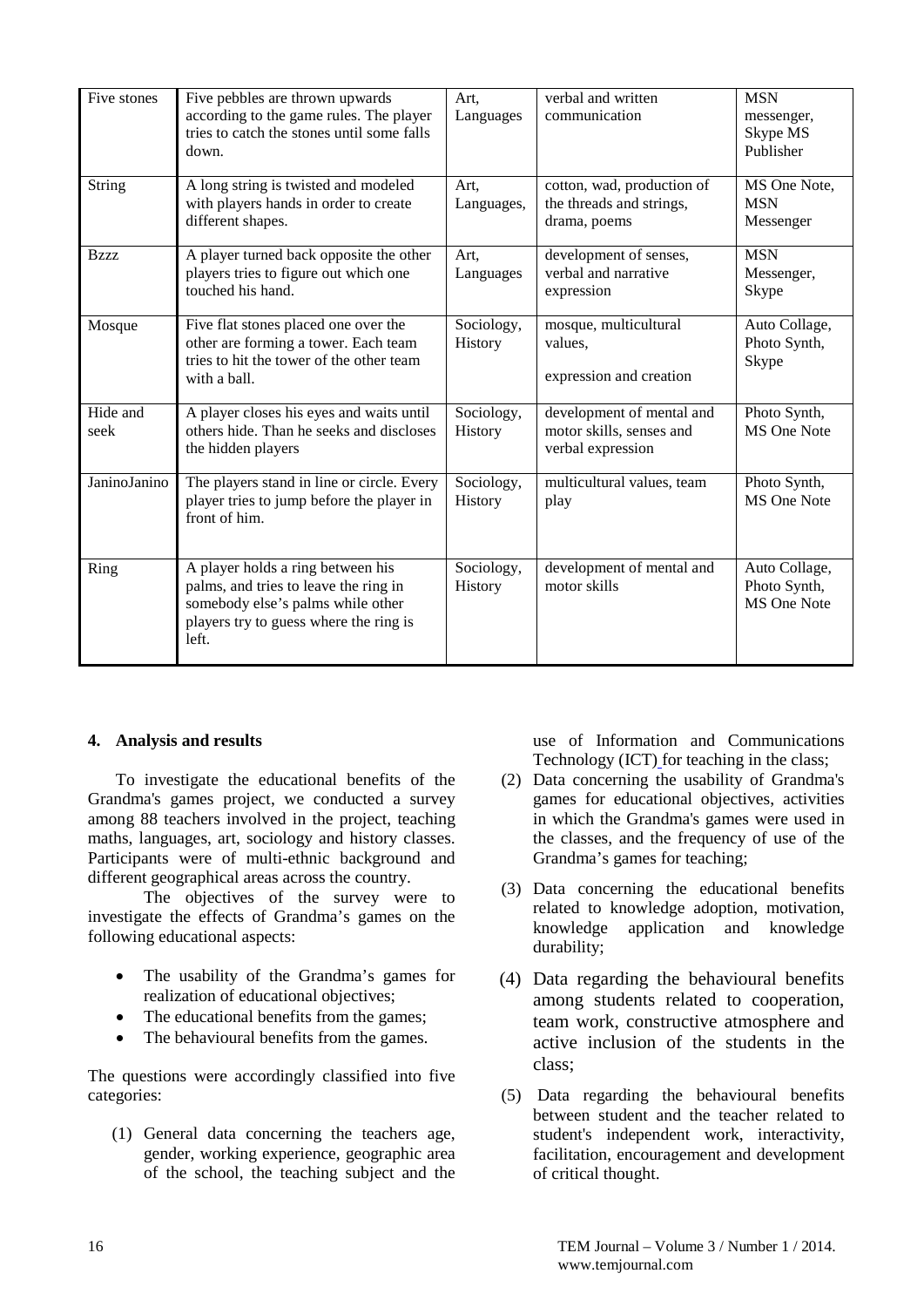We used SPSS statistical software [25] to perform series of statistical tests on the collected data sets, in order to research the hypotheses regarding the usability of the Grandma's games for achieving educational objectives, and the educational and behavioural benefits from the Grandma's games in general.

# *4.1. Usefulness of the Grandma's games for achieving educational objectives*

According to the K9 classification in our country, lower classes include the first five grades of K9 students, and the upper classes include the next four grades. Therefore speaking of level of education we classify first five grades in lower and last four in upper level. From the total of 88 teachers included in the Grandma's games project, 85(96.6%) found the games useful for achieving educational objectives. Only 3(4%) teachers found that the project did not fulfil the educational goals as expected. Table 2 summarizes the distribution of the answers depending on the level of education, geographic area and the ethnicity of the participants involved in the project.

The Grandma's games were used in different context for the following activities on class: for fun, introduction to lesson, teaching/learning and knowledge repetition. The teachers could use the games for one or more activities depending on their personal choice.

## *4.2. Educational benefits*

Educational benefits from the Grandma's games were classified in four categories: knowledge adoption, motivation, knowledge application and knowledge durability. Each category of educational benefits was evaluated by the teachers with scores [1 – 5], where 1 is the highest score and 5 the lowest. The summary of the descriptive statistics performed on data set of collected scores by category is given in Table 3.

The mean scores for all categories indicate that teachers perceived high benefits from the applied games regarding the educational goals.

We performed twelve Mann-Whitney U tests [26], [27] having knowledge adoption, motivation, knowledge application and knowledge durability as dependant variables grouped by geographic area, level of education and ethnicity as independent variables, with confidence level of 95% (alpha 0.05). Each test produced p-value greater than alpha value, confirming no statistically significant difference in distribution of mean scores for educational benefits between different geographic areas, level of education, and ethnicity. This means that the traditional games used in this project can be successfully applied to enhance the educational process in primary schools across the country, regardless the geographic area, level of education and ethnicity.

| Are Grandma's<br>Games useful for<br>learning? |              | Level of education |           |          | Geographic area |                |           | Ethnicity |           |    |            | Total |             |   |           |
|------------------------------------------------|--------------|--------------------|-----------|----------|-----------------|----------------|-----------|-----------|-----------|----|------------|-------|-------------|---|-----------|
|                                                |              |                    | Lower     |          | Upper           |                | Rural     |           | Non-rural |    | Macedonian |       | Other       |   |           |
| Yes                                            | Count $(\%)$ | 72                 | (96%)     |          | 13 (100%)       |                | 19 (100%) |           | 66 (96%)  |    | 69 (97%)   |       | 16(94%)     |   | 85 (96%)  |
| N <sub>o</sub>                                 | Count $(\%)$ | 3                  | (4%)      | $\Omega$ | $(0\%)$         | $\overline{0}$ | $(0\%)$   | 3         | (4%)      | 2  | (3%)       |       | (6%)        | 3 | (4%)      |
| Total                                          | Count $(\%)$ |                    | 75 (100%) |          | 13 (100%)       |                | 19 (100%) | 69        | $(100\%)$ | 71 | $(100\%)$  |       | $17(100\%)$ |   | 88 (100%) |

*Table 2. The usefulness of Grandma's games for educational objectives*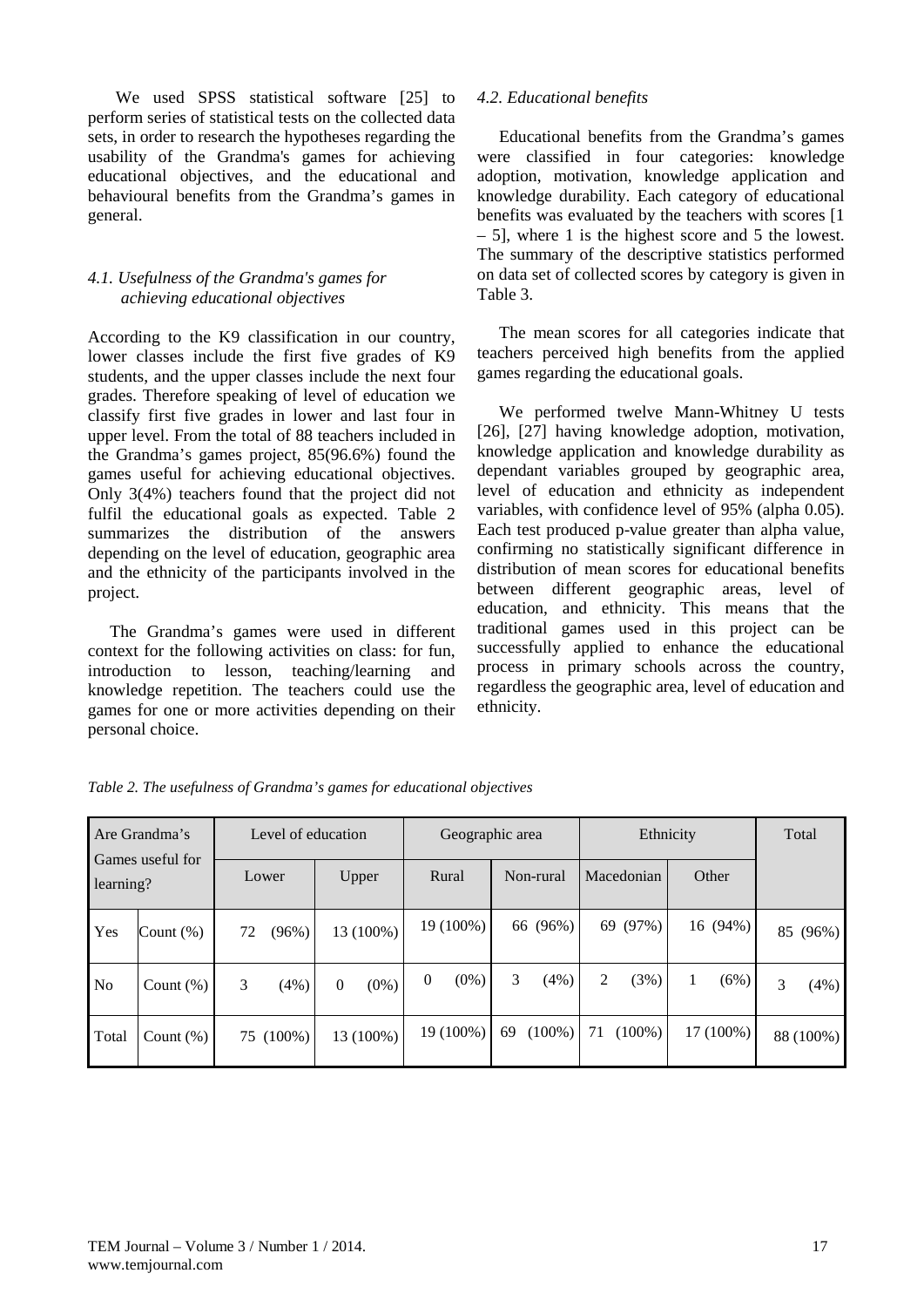*Table 3. Descriptive statistics on educational benefits*

| Educational benefit  | Number of<br>cases | Minimum | Maximum | Mean score | Std. Deviation |
|----------------------|--------------------|---------|---------|------------|----------------|
| Motivation           | 87                 |         | 3       | 1.30       | .573           |
| Knowledge Adoption   | 87                 |         | 3       | 1.34       | .546           |
| Application          | 88                 |         | 3       | 1.31       | .511           |
| Knowledge Durability | 88                 |         | 3       | 1.30       | .550           |

# *4.3. Behavioral benefits regarding student's relationships*

Behavioural benefits from the games regarding the relationships among students were classified as: cooperation, team work, level of aggressive behaviour, inclusion on class and constructive behaviour. Each benefit by category is scored from the teachers with scores from the domain {increased, decreased, not-changed}. The descriptive statistics on collected data sets of scores is summarized in Table 4.

The statistics showed that teachers observed significant increase in cooperation, team work, inclusion on class and constructive atmosphere, and decrease in aggressive behaviour among students when Grandma's games were applied on classes.

# *4.4. Behavioral benefits regarding student-teacher relationships*

Behavioural benefits on students and teachers relationship were classified as: independent work, interactivity, facilitation on classes, encouragement and development of critical thought. The values used to score each benefit are from the domain {increased, decreased, not-changed}. The descriptive statistics on collected data set of scores by category is summarized in Table 5.

The statistic results showed that the application of Grandma's games resulted in increase in all the observed aspects regarding student-teacher relationship, as perceived by the teachers involved in the project.

| Behavioral benefit among students | Value       | Frequency | (%)                                   |
|-----------------------------------|-------------|-----------|---------------------------------------|
|                                   |             |           | Decreased<br>Not-changed<br>Increased |
| Cooperation                       |             |           |                                       |
|                                   | Decreased   | $\theta$  | 0%                                    |
|                                   | Not-changed | 5         | 5.7%                                  |
|                                   | Increased   | 82        | 94.3%                                 |
| Team Work                         |             |           |                                       |
|                                   | Decreased   | $\theta$  | 0%                                    |
|                                   | Not-changed | 7         | 8%                                    |
|                                   | Increased   | 80        | 92%                                   |

*Table 4. Descriptive statistics on behavioral benefits among students*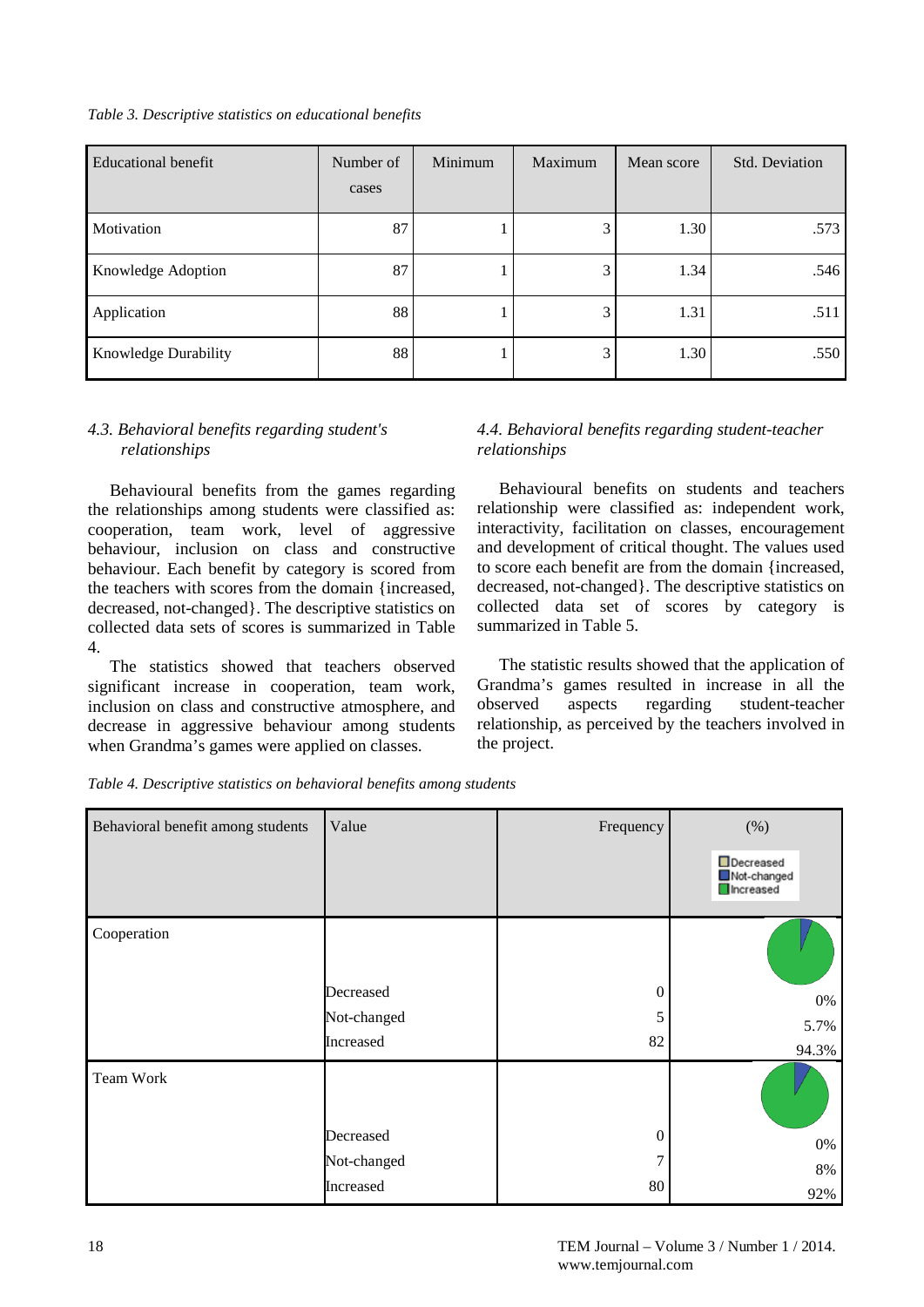| Aggressive Behavior     |             |                |       |
|-------------------------|-------------|----------------|-------|
|                         | Decreased   | 65             | 74.7% |
|                         | Not-changed | 14             | 16.1% |
|                         | Increased   | 8              | 9.2%  |
| Inclusion               |             |                |       |
|                         | Decreased   | $\overline{0}$ | 0%    |
|                         | Not-changed | 14             | 16.1% |
|                         | Increased   | 73             | 83.9% |
| Constructive Atmosphere |             |                |       |
|                         | Decreased   |                | 1.1%  |
|                         | Not-changed | 12             | 13.8% |
|                         | Increased   | 74             | 85.1% |

*Table 5. Descriptive statistics on behavioural benefits regarding student-teacher relationship*

| Behavioral benefit regarding<br>student-teacher relationship | Value       | Frequency      | (% )   |
|--------------------------------------------------------------|-------------|----------------|--------|
| Independent work                                             | Decreased   | 3              | 3.4%   |
|                                                              | Not-changed | 17             | 19.57% |
|                                                              | Increased   | 67             | 77%    |
| Interactivity                                                | Decreased   | 0              | 0%     |
|                                                              | Not-changed | 15             | 17.2%  |
|                                                              | Increased   | 72             | 82.85% |
| Facilitation                                                 | Decreased   | 0              | 0%     |
|                                                              | Not-changed | 24             | 27.6%  |
|                                                              | Increased   | 63             | 72.4%  |
| Encouragement                                                | Decreased   | $\overline{c}$ | 2.3%   |
|                                                              | Not-changed | 12             | 13.8%  |
|                                                              | Increased   | 73             | 83.9%  |
| Critical thought                                             | Decreased   | 3              | 3.4%   |
|                                                              | Not-changed | 12             | 13.8%  |
|                                                              | Increased   | 72             | 82.8%  |

#### **5. Impact on educational and social aspects**

The project activities were realized within blended learning environment [28] applying interactive playing/gaming methods, adopting knowledge outside the classroom walls in the courtyard, but also using computer aided modern technology tools to implement various workshops, to participate in videoconferencing sessions, to create video records etc.

Some project activities were conducted using collaborative learning techniques [29], involving mentor students and working in groups, thus making

a joint effort to solve a problem or task presented through games as working methodology.

Besides the successful achievement of the learning goals according to the state curriculum, students developed additional skills, such as writing a research report while conducting interviews, sharing knowledge via videoconferencing sessions with their peers, learned how to be mentors, how to calculate a perimeter of objects in nature, etc. Students creatively designed a learning portfolio containing the games' rules and recorded videos for each game.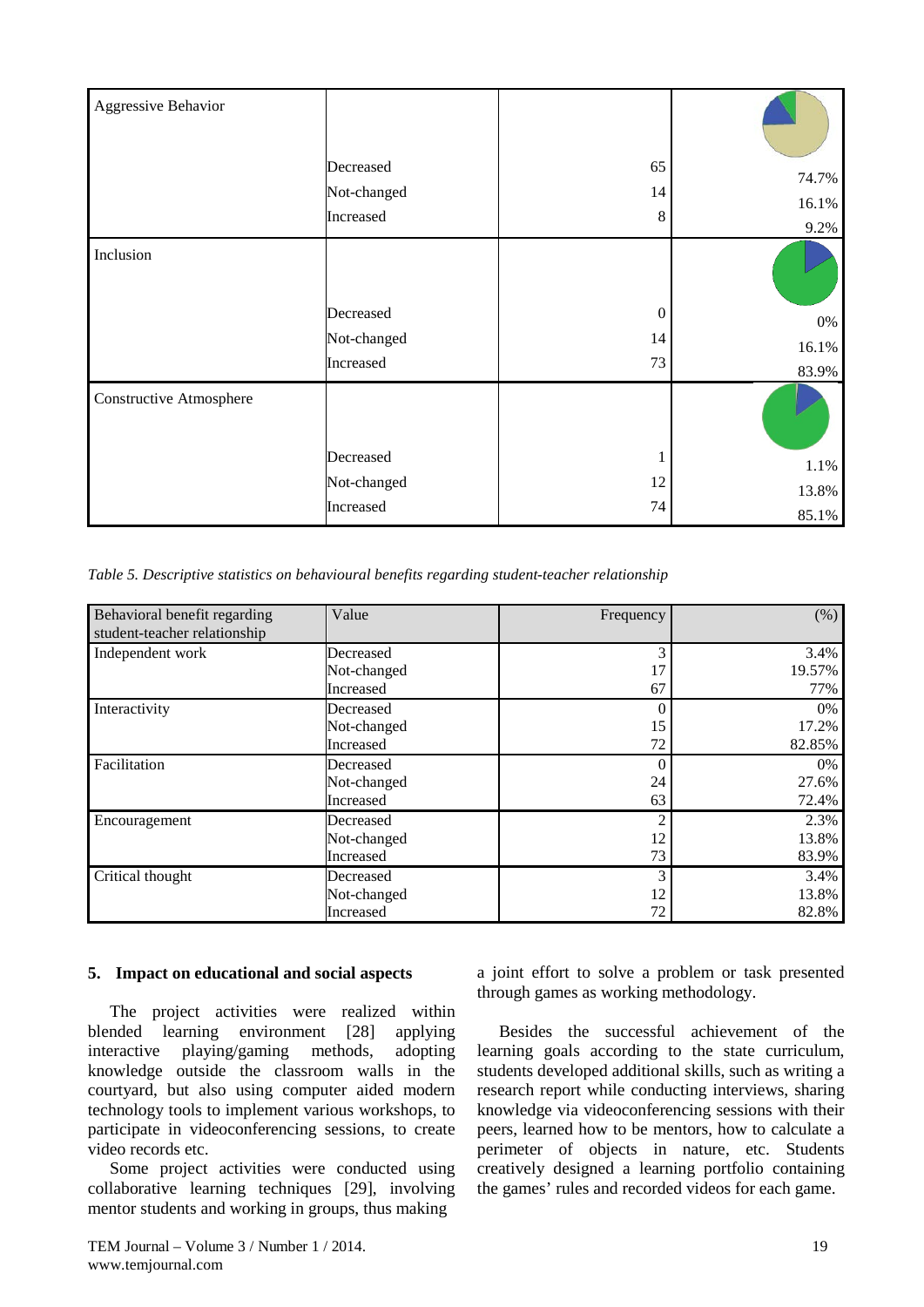The recorded videos and other games' resources were published on the web site [http://www.grandmasgames.org,](http://www.grandmasgames.org/) involving students in web design and editing process with creative modern software tools. The project activities created a bridge between learning and gaming, using technology as a tool, thus creating a connection between the world in which students live and the way they learn about the world.

The project was enriched with additional activities that added value to the project outcome such as: students' competition for best Grandma's games song, best drawing for the poster, best drawing on character image of the game "Zavor" on MS Kinect, best quiz while performing self-evaluation of the perceived knowledge, etc.

Besides expected educational benefits, certain social aspects also emerged during the project activities, rendering even greater pedagogical attention. During the play, students learned to discuss and form opinions, make decisions, develop critical and creative thinking for problem solving. Through games they were able to memorize and reproduce movements, develop different motor skills and learn to be tolerant, self-reflective while developing a sense of "fair play" and tolerance to others. The games brought into light some unexpected social aspects, while some overweight and shy children usually reserved during regular class activities, showed an obvious enthusiasm and courage to take active role in the games and accompanying activities.

Regarding the multicultural aspect, our experience proved that the games are an extraordinary tool to bridge and bring closer the different cultures and traditions among participants. Although the participants in the Grandma's games project came from variety of ethnical backgrounds, they all approached the games with the same eager and commitment. During the project, some joint activities were organized where groups of students visited their pears in rural regions and vice versa, getting acquainted with their lifestyle and tradition besides realization of the main educational goals.

## **6. Impact on teachers and school community**

This project introduced new ways of learning and teaching focused on "learning by doing", while the project's participants were driven by the motto "Let's play games, let's be friends, let's learn together!" It created opportunities to learn and apply knowledge in a real environment, thus supporting and facilitating the learning process. The games were successfully integrated in the learning curricula and teaching plans, recognizing the Grandma's games as a proper learning tool which also aids to personal development of students.

On the other hand, this project created a cultural journey and intercultural dialogue among involved teachers and colleagues. The project success raised interest among municipalities in the country to involve additional primary schools in the project. The videoconferencing sessions proved collaboration activities which were not previously present between these schools, thus connecting teachers and students in virtual learning environment regardless of their geographic location. Throughout the project, the technology and tradition were linked together towards a common goal to learn through physical activity, promoting health-related behaviour changes in educational process in the classroom.

# **7. Conclusion**

The Grandma's games emerged from an idea to realize an educational project which focuses on knowledge transfer and traditional values to the students, while promoting healthier physical and emotional development of the young population. Under direction of the teachers, students conducted research on their grandparents games, wrote about them, played the games, created electronic records of the activities, collaborated with students from other schools, while bringing the tradition and modern computer aided technology in education. The teachers linked each game to specific curriculum objectives, offering students a new opportunity for integrated learning, encouraging creativity and imagination during learning through games.

The project involved twelve Grandma's games incorporated in the teaching activities at primary schools with multi-ethnic population from both rural and non-rural environments in Republic of Macedonia. A survey was conducted among teachers involved in the project to investigate the effects of the Grandma's games on educational and social aspects among students. The descriptive statistics performed on the collected data set showed that teachers perceived multiple benefits from the games included in the curricula in both educational and social aspects.

Therefore the project's success and its results can stimulate educational institutions in different parts of the world to look into their tradition and cultural heritage, revive old and forgotten children's game and include them in the teaching practice.

The Grandma's games project won the European Grand Prize in the Educators' Choice category in Microsoft's Innovative Education Forum held in 2011, in Moscow. Grandma's games also became the 1st runner-up in the same category at the Microsoft PIL 2011 Global Forum in Washington DC [30].